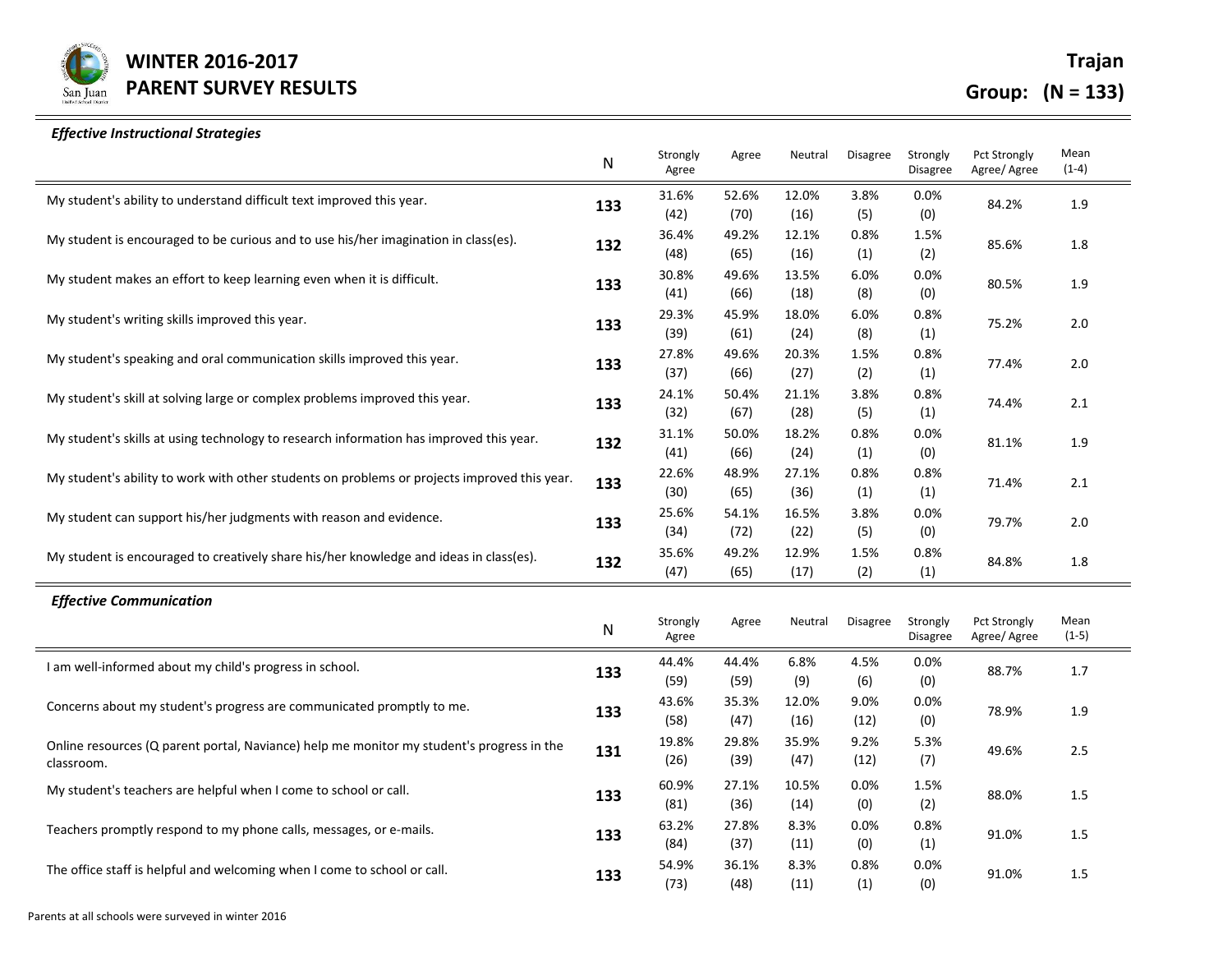| <b>Effective Communication</b>                                                                                      |           |                   |               |               |               |                      |                                     |                 |
|---------------------------------------------------------------------------------------------------------------------|-----------|-------------------|---------------|---------------|---------------|----------------------|-------------------------------------|-----------------|
|                                                                                                                     | ${\sf N}$ | Strongly<br>Agree | Agree         | Neutral       | Disagree      | Strongly<br>Disagree | Pct Strongly<br>Agree/ Agree        | Mean<br>$(1-5)$ |
| The principal and staff listen to my concerns about issues.                                                         | 132       | 47.7%<br>(63)     | 28.8%<br>(38) | 19.7%<br>(26) | 3.0%<br>(4)   | 0.8%<br>(1)          | 76.5%                               | 1.8             |
| The school and I are collaborating partners in promoting positive behavior for my student.                          | 133       | 44.4%<br>(59)     | 33.1%<br>(44) | 20.3%<br>(27) | 0.8%<br>(1)   | 1.5%<br>(2)          | 77.4%                               | 1.8             |
| Concerns about my student's safety are addressed in an appropriate and timely manner.                               | 133       | 42.1%<br>(56)     | 33.1%<br>(44) | 21.8%<br>(29) | 2.3%<br>(3)   | 0.8%<br>(1)          | 75.2%                               | 1.9             |
| I speak a language other than English and I receive general information from my student's<br>school in my language. | 44        | 52.3%<br>(23)     | 29.5%<br>(13) | 11.4%<br>(5)  | 4.5%<br>(2)   | 2.3%<br>(1)          | 81.8%                               | 1.8             |
| I speak a language other than English and I receive information about my student's<br>performance in my language.   | 44        | 50.0%<br>(22)     | 29.5%<br>(13) | 11.4%<br>(5)  | 4.5%<br>(2)   | 4.5%<br>(2)          | 79.5%                               | 1.8             |
| Translated materials (or a translator) for my language are available when I come to school.                         | 44        | 15.9%<br>(7)      | 22.7%<br>(10) | 52.3%<br>(23) | 4.5%<br>(2)   | 4.5%<br>(2)          | 38.6%                               | 2.6             |
| <b>School Safety</b>                                                                                                |           |                   |               |               |               |                      |                                     |                 |
|                                                                                                                     | N         | Strongly<br>Agree | Agree         | Neutral       | Disagree      | Strongly<br>Disagree | Pct Strongly<br>Agree/ Agree        | Mean<br>$(1-5)$ |
| I feel the school is a safe place for my child.                                                                     | 133       | 54.1%<br>(72)     | 41.4%<br>(55) | 3.0%<br>(4)   | 0.8%<br>(1)   | 0.8%<br>(1)          | 95.5%                               | 1.5             |
| <b>Educational Experiences</b>                                                                                      |           |                   |               |               |               |                      |                                     |                 |
|                                                                                                                     | N         | Strongly<br>Agree | Agree         | Neutral       | Disagree      | Strongly<br>Disagree | <b>Pct Strongly</b><br>Agree/ Agree | Mean<br>$(1-5)$ |
| My student is motivated and engaged in what he/she is learning.                                                     | 133       | 33.1%<br>(44)     | 51.1%<br>(68) | 12.8%<br>(17) | 2.3%<br>(3)   | 0.8%<br>(1)          | 84.2%                               | 1.9             |
| The school is addressing my student's talents, gifts, or special needs.                                             | 133       | 34.6%<br>(46)     | 33.1%<br>(44) | 24.1%<br>(32) | 6.8%<br>(9)   | 1.5%<br>(2)          | 67.7%                               | 2.1             |
| The school provides quality classes/activities that meet my student's interests and talents.                        | 131       | 22.9%<br>(30)     | 32.8%<br>(43) | 22.1%<br>(29) | 17.6%<br>(23) | 4.6%<br>(6)          | 55.7%                               | 2.5             |
| My student is prepared for the next step of his/her educational experience.                                         | 133       | 26.3%<br>(35)     | 48.9%<br>(65) | 18.0%<br>(24) | 5.3%<br>(7)   | 1.5%<br>(2)          | 75.2%                               | 2.1             |
| <b>Positive Character Traits</b>                                                                                    |           |                   |               |               |               |                      |                                     |                 |
| High=Most/all of the time Moderate=Some of the time Low=Rarely                                                      | N         | High              | Moderate      | Low           |               |                      |                                     |                 |
| To what degree does your child take responsibility for HIS or HER OWN LEARNING?                                     | 128       | 49.2%<br>(63)     | 45.3%<br>(58) | 5.5%<br>(7)   |               |                      |                                     |                 |
| To what degree does your child take responsibility for HIS or HER PHYSICAL WELL-BEING?                              | 128       | 63.3%<br>(81)     | 31.3%<br>(40) | 5.5%<br>(7)   |               |                      |                                     |                 |
| To what degree does your child take responsibility for HIS or HER OWN BEHAVIOR?                                     | 127       | 73.2%<br>(93)     | 26.8%<br>(34) | 0.0%<br>(0)   |               |                      |                                     |                 |